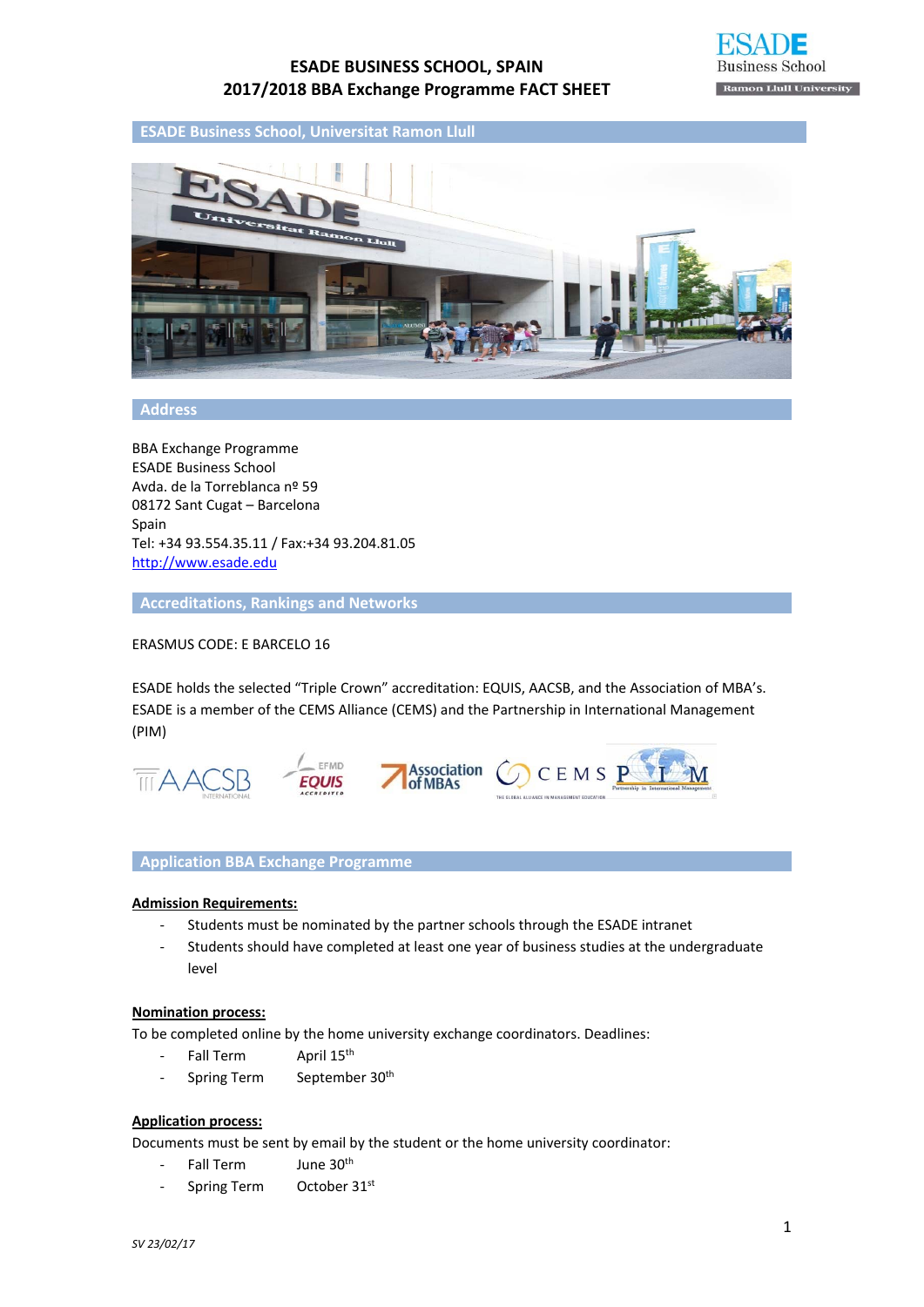#### *Application documents ‐ 1st part:*

- $\checkmark$  Copy of Passport (or ID Card only for EU citizens)
- $\checkmark$  Proof of Health Insurance (indicating clearly the coverage for the full exchange period)
- $\checkmark$  Resume/ Curriculum Vitae
- $\checkmark$  Official Transcript from Home University

*IMPORTANT: Students with uncompleted application documents will not be allowed to Register to Courses.*

*Application documents ‐ 2nd part. These documents have to be uploaded within one month from the arrival to ESADE. They will be available on the webpage for incoming students.*

- $\checkmark$  ESADE Students' Obligations and Declaration form
- $\checkmark$  Learning Agreement, signed by student and home University
- $\checkmark$  ESADE Personal Data form (this document **MUST** indicate clearly the contact details in Spain)

#### **Course Registration:**

To be completed online by exchange students

- Fall Term Enrolment days : July,  $6^{th} 13^{th}$  (TBC)
- Spring Term Enrolment days: November, 9<sup>th</sup> 16<sup>th</sup> (TBC)

### **Academic Calendar 2017/2018**

## **Fall Term 2017 (August 28th to December 22nd)**

| <b>Mandatory Orientation Program</b>           |
|------------------------------------------------|
| Spanish Intensive Course (optional)            |
| Add & Drop Period                              |
| Institutional Welcome - Beginning of Fall Term |
| End of classes                                 |
| Christmas Break                                |
|                                                |

## **Spring Term 2018 (January 8th to June 30th) TBC**

| November $23^{rd}$ – December $14^{th}$ | Add & Drop Period                                |
|-----------------------------------------|--------------------------------------------------|
| January $8^{th}$ – $19^{th}$            | <b>Mandatory Orientation Program</b>             |
| January $8^{th}$ – 19 <sup>th</sup>     | Spanish Intensive Course (optional)              |
| January 8 <sup>th</sup>                 | Institutional Welcome - Beginning of Spring Term |
| March $26^{th}$ – April $1^{st}$        | Easter Break                                     |
| May $11^{th}$                           | End of regular Spring Term classes               |
| June $4^{th}$ – 29 <sup>th</sup>        | Intensive courses (optional)                     |
| June 30 <sup>th</sup>                   | <b>Official End of Spring Term 2018</b>          |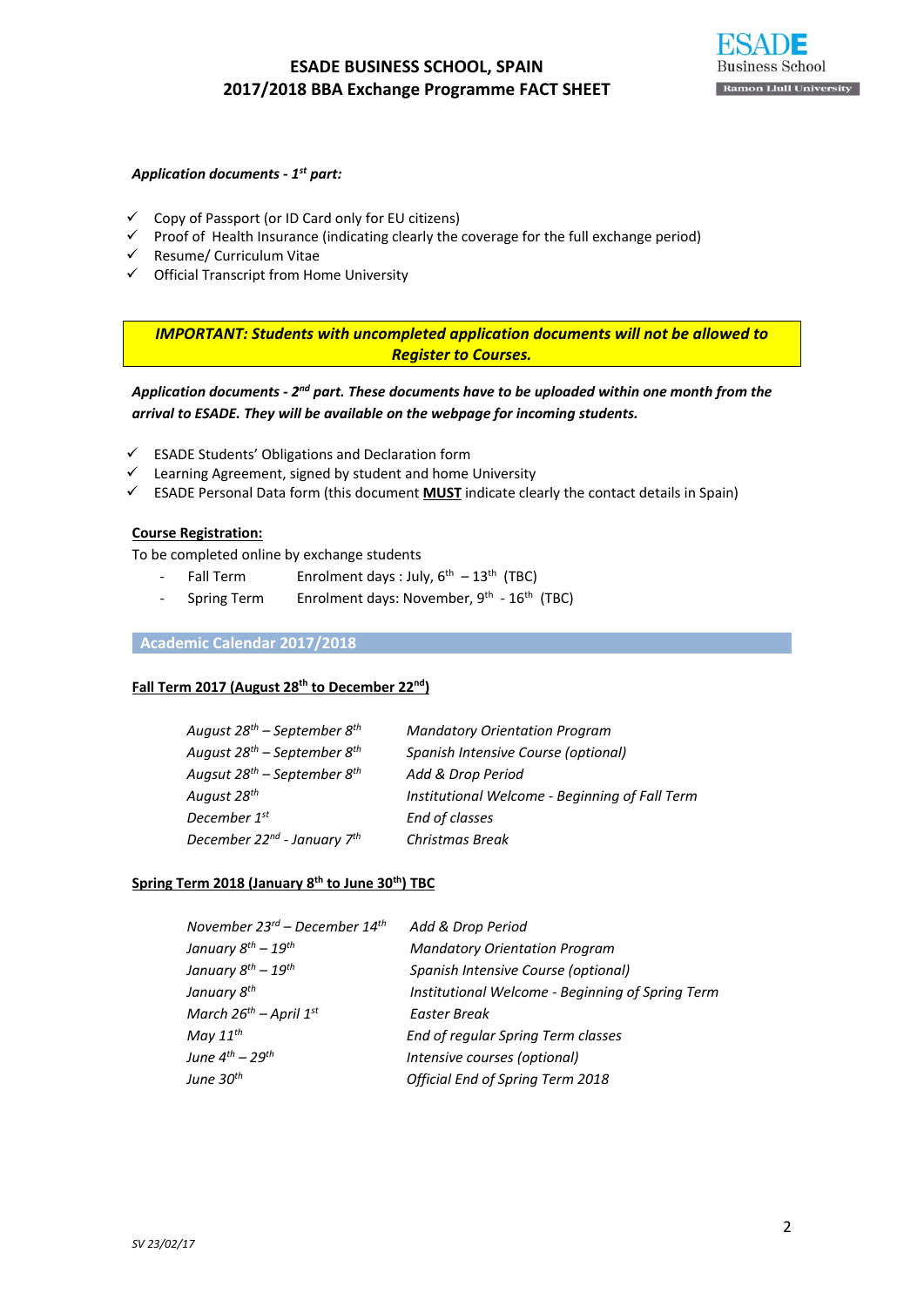

#### **Course Offer and exams**

Exchange Programme course offer will be available on ESADE intranet. Most of the subjects have the final exam on the last day of class and are mostly written, but sometimes are orally conducted, or even take‐ home assignments. Projects may also be required. Please refer to the syllabus of each subject, where the final assessment is clearly indicated.

### **Learning expectations**

### **Language of Instruction:**

Courses are taught in English and in Spanish.

Students interested in taking courses taught in Spanish are highly recommend to have B1 level in Spanish language, according to the Common European Framework for Reference of languages (CEFR). We reserve the right to ask the official certificates as a proof of Spanish knowledge.

#### **Course workload:**

Incoming exchange students at ESADE are required to take the following workload:

‐ **Students from European Universities: min. 27 ECTS – max. 33 ECTS**

### ‐ **Students from Non‐European Universities: min. 23 ECTS – max. 33 ECTS**

However, if the home university allows the student to take a lower amount of ECTS, ESADE can consider it. In that case, we would need to receive a written approval of the home university exchange coordinator.

## 1 ECTS = 25 working hours (10 contact hours, maximum + 1 feedback hour + 14 self‐study hours)

### **Grading:**

| <b>POINTS</b>        | <b>DESCRIPTIVE VALUE</b> |
|----------------------|--------------------------|
| $0.0 - 4.9$          | Failed                   |
| $5.0 - 6.9$          | Passed                   |
| $7.0 - 8.9$          | <b>Distinction</b>       |
| $9.0 - 10$           | Outstanding              |
| $9.0 - 10$           | Honors                   |
| Non-numerical grades |                          |
| AP                   | Pass                     |
| <b>NAP</b>           | Fail                     |
| N <sub>P</sub>       | Incomplete               |
| <b>PENDIENTE</b>     | Not released yet         |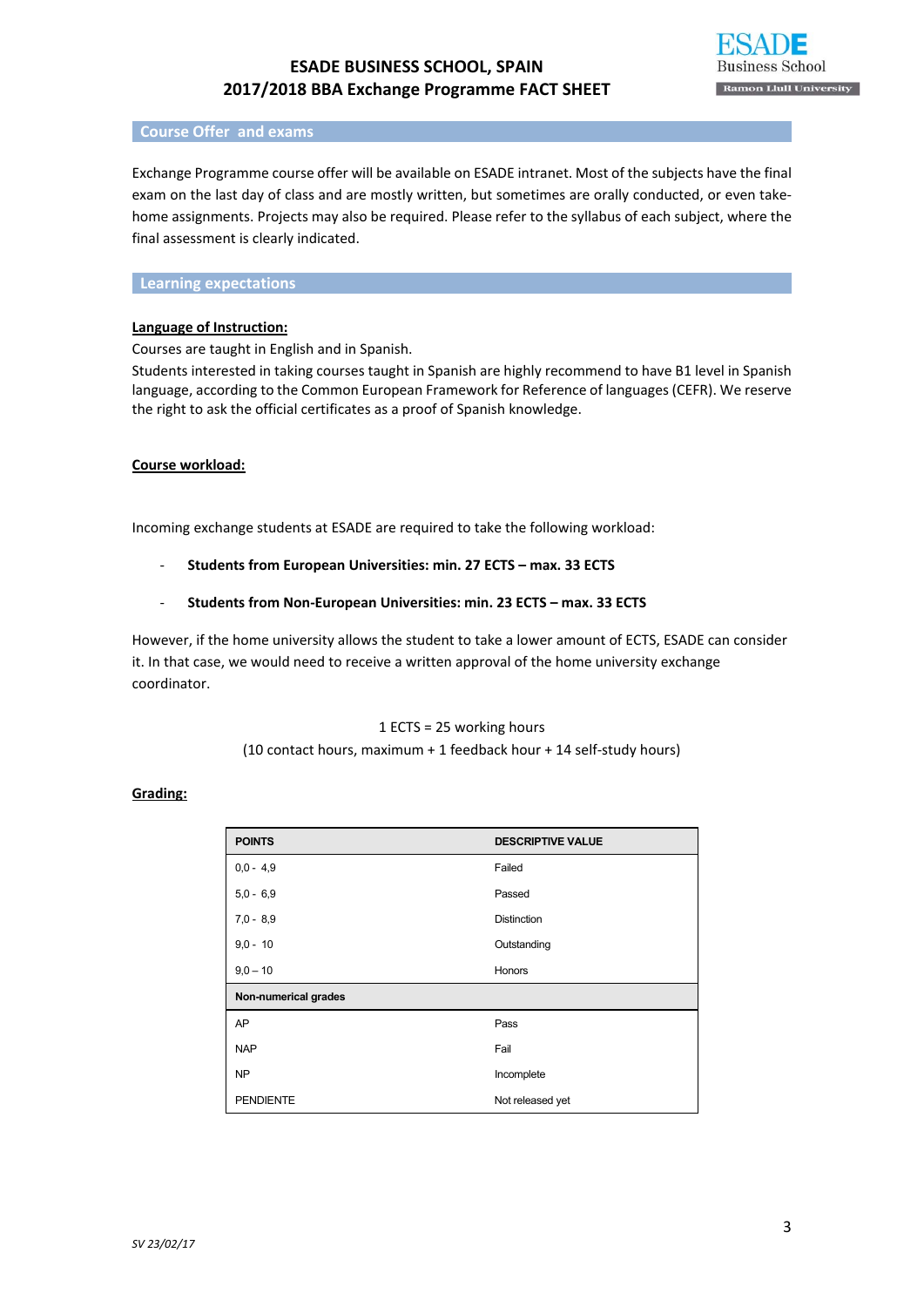

#### **Buddy System and Student Life**

**The ESADE International Student Committee (CIEE)** provides students with a bridge that spans academic and political borders: our activities include week‐long exchanges with universities in Europe and Asia, and numerous get-togethers with exchange students.



www.iw‐co.org

**Spanish Intensive Course**

ESADE offers a Spanish intensive language course for all exchange students who want to learn or improve their Spanish. The Spanish Intensive Course take place during the Orientation Program and grants 2 ECTS.

Fall Term: August 28<sup>th</sup> - September 8<sup>th</sup> (every morning from Monday to Friday) Spring Term: January  $8^{th} - 19^{th}$  (every morning from Monday to Friday)

### **Entry Visa and Residence Permit**

EU citizens only need a passport or national ID in order to enter Spain.

Non‐EU citizens will need a Student Visa. When you apply for a Student Visa (*Visado de Estudiante*) you will be asked for the following documents:

- ‐ Passport (valid for at least 1 year from date of application)
- ‐ 2 Passport‐size photos
- ‐ Proof of financial means
- ‐ Proof of medical/accident insurance to cover length of stay
- Letter of Acceptance from ESADE
- ‐ Other documentation, like proof of residence in Consulate's jurisdiction, a medical certificate, or a certificate of absence of a police record may also be required

The Spanish Embassy or Consulate in your home country will decide whether to issue a 90‐day visa or a 180-day visa. For longer stays, you must apply for a 90-day visa and then apply for a Student Residence Card within the first 30 days of your arrival.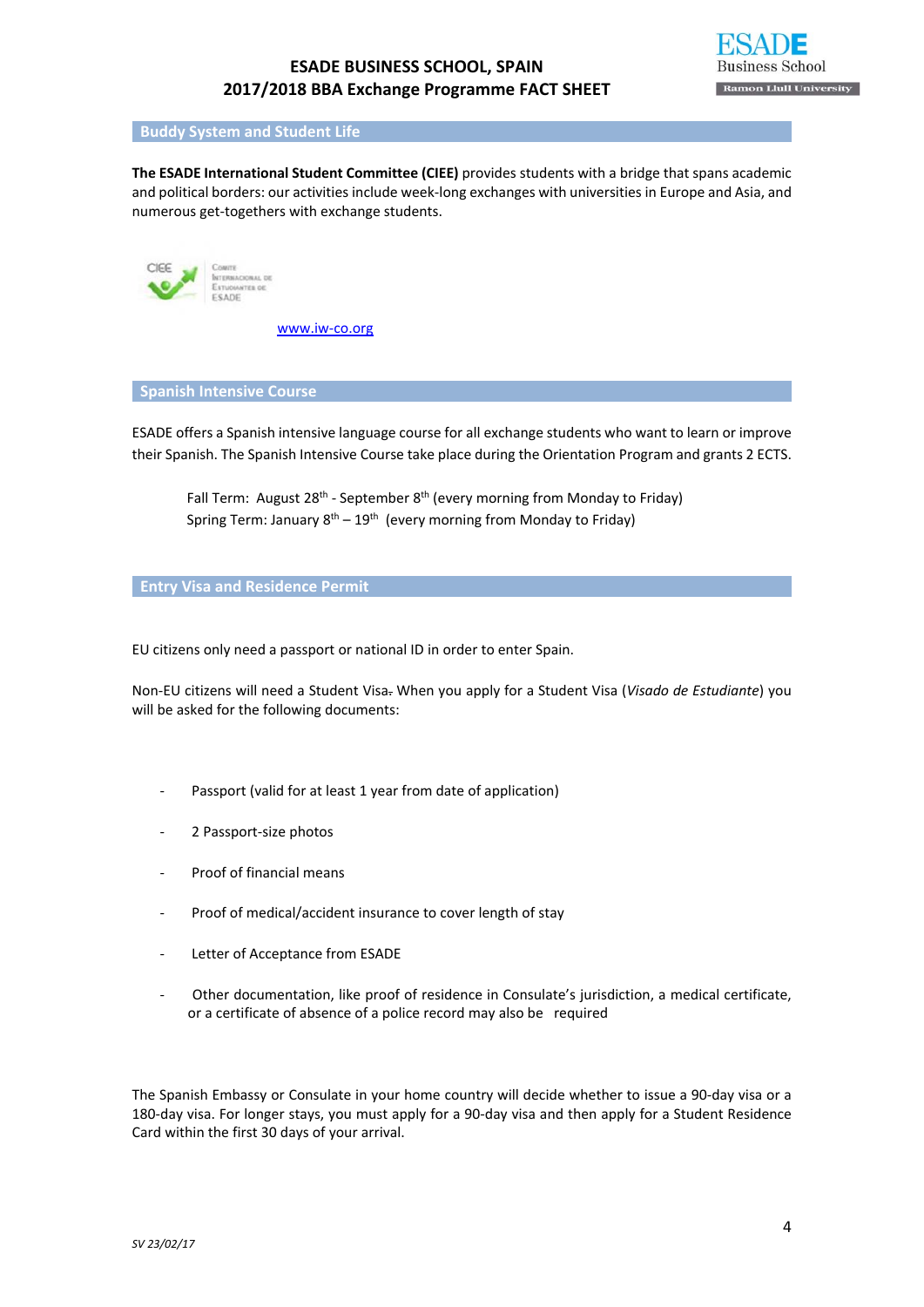

Please check the Exchange Student Guide and with the nearest Spanish Embassy or Consulate in your home country for more detailed information.

# **Health Insurance**

Exchange participants must arrive with their own health insurance that covers all international incidents. More information about health insurance could be found at the ESADE Exchange Student Guide, which is available on the intranet.

# **Cost of Living (Estimated monthly budget for single students)**

| <b>Tuition Fees</b>                                          | Waived                 |
|--------------------------------------------------------------|------------------------|
| Out of Campus Accommodation                                  | 450€ - 700€            |
| (shared apartment at Barcelona city centre or at Sant Cugat) | / month                |
|                                                              |                        |
| <b>On-Campus Accommodation</b>                               | 800 $\epsilon$ / month |
| (Roberto de Nobili Residence Hall www.resa.es)               |                        |
|                                                              |                        |
| Transportation                                               | $60 \epsilon$ /        |
|                                                              | month                  |
| Meals & groceries                                            | 200€ - 300€            |
|                                                              | month                  |
| Miscellaneous                                                | 150€                   |
|                                                              | /month                 |